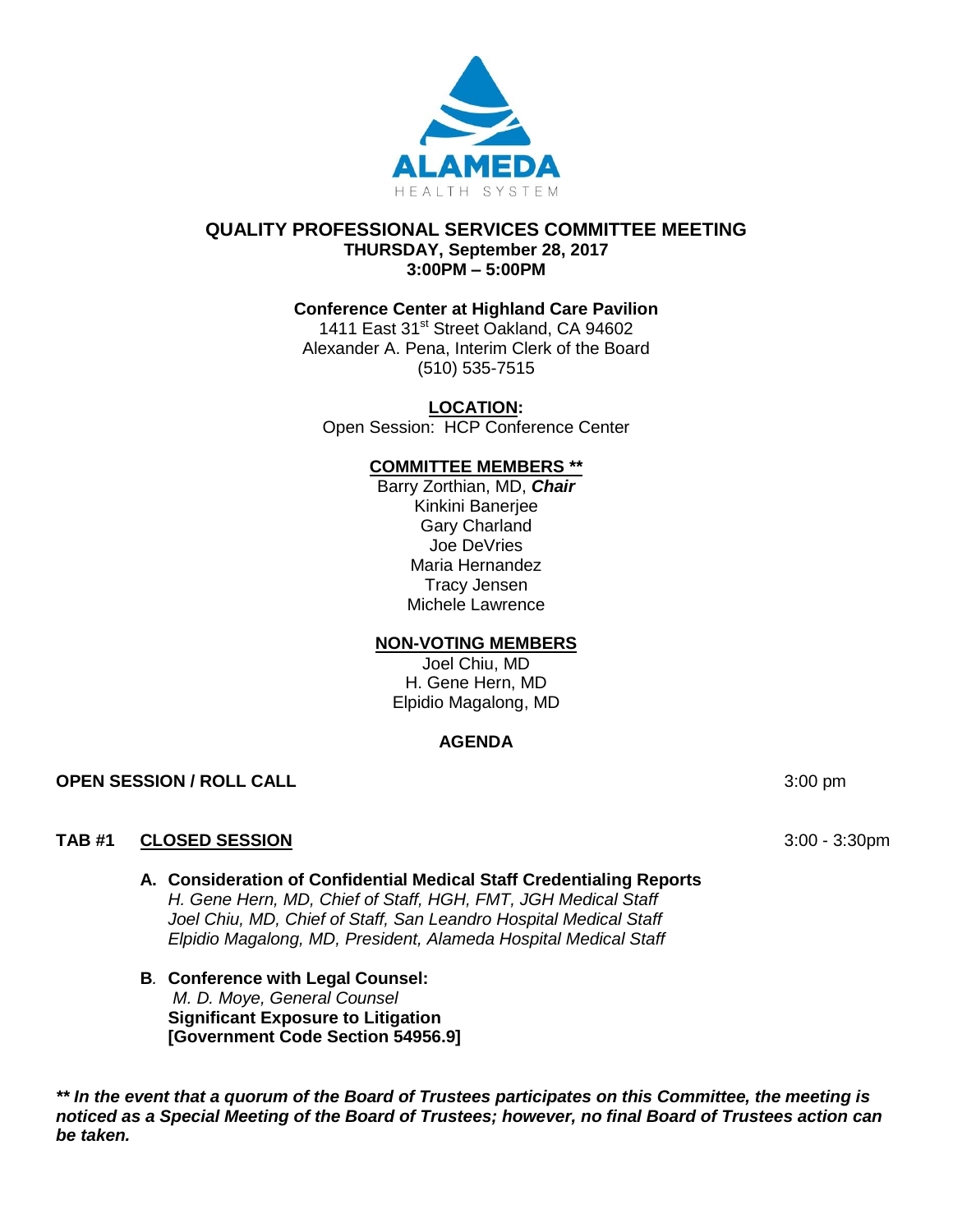(Reconvene to Open Session)

## **TAB #2 ACTION: Consent Agenda** 3:30 - 3:35pm

## **A. Approval of the Minutes of the August 24, 2017 Quality Professional Services Committee Meeting.**

## **B. Approval of Policies and Procedures**

## **Alameda Health System Policies**

**EXECT:** Linen Warming, and Solution Warming, Cabinets

#### **Alameda Hospital Policies**

• No policies

## **Highland Hospital/Fairmont/JGPH/Ambulatory Policies**

- MCH Intracervical Balloon Induction (Highland Hospital Only)
- **•** Pyxis and Pyxis Profile Medstation

## **San Leandro Hospital**

- Blood Transfusion Criteria
- **Blood Usage Review**
- Confidentiality of San Leandro Medical Staff Records
- **Consecutive No Hospital Privilege List Days**
- Disclosure of Interest
- Emergency Department Patients Needing Evaluation and Treatment by an On-Call Physician Specialist
- Function and Responsibilities of Medical Staff Department Chair
- **Gann Act Compliance**
- **Impaired Practitioner Policy**
- **Interventions Relating to Disruptive Practitioner Behavior**
- Management of Patients with Pre-Existing Physician Relationships who Present to the Emergency Department
- **Medical Staff Department's Emergency Back-Up**
- **Medical Staff Peer Review Policy**
- Medical Staff Policy for Credentialing Practitioners in the Event of a Disaster
- Medical Staff Policy for Obtaining Outside Peer Review Consultation Services
- Photo Identification Badges for Medical and Allied Health Staff
- **Physician Profiles**
- Procedure Review
- **Response to Statement of Concerns**
- Responsibility for Completion of Discharge Summary
- Reviewing Medical Staff Policies and Procedures
- Selection of San Leandro Medical Staff Volume and Quality Indicators

#### **Clinical**

- Medical Assistant Supervision (Ambulatory)
- Nurse Telephone Advice/Triage (Ambulatory)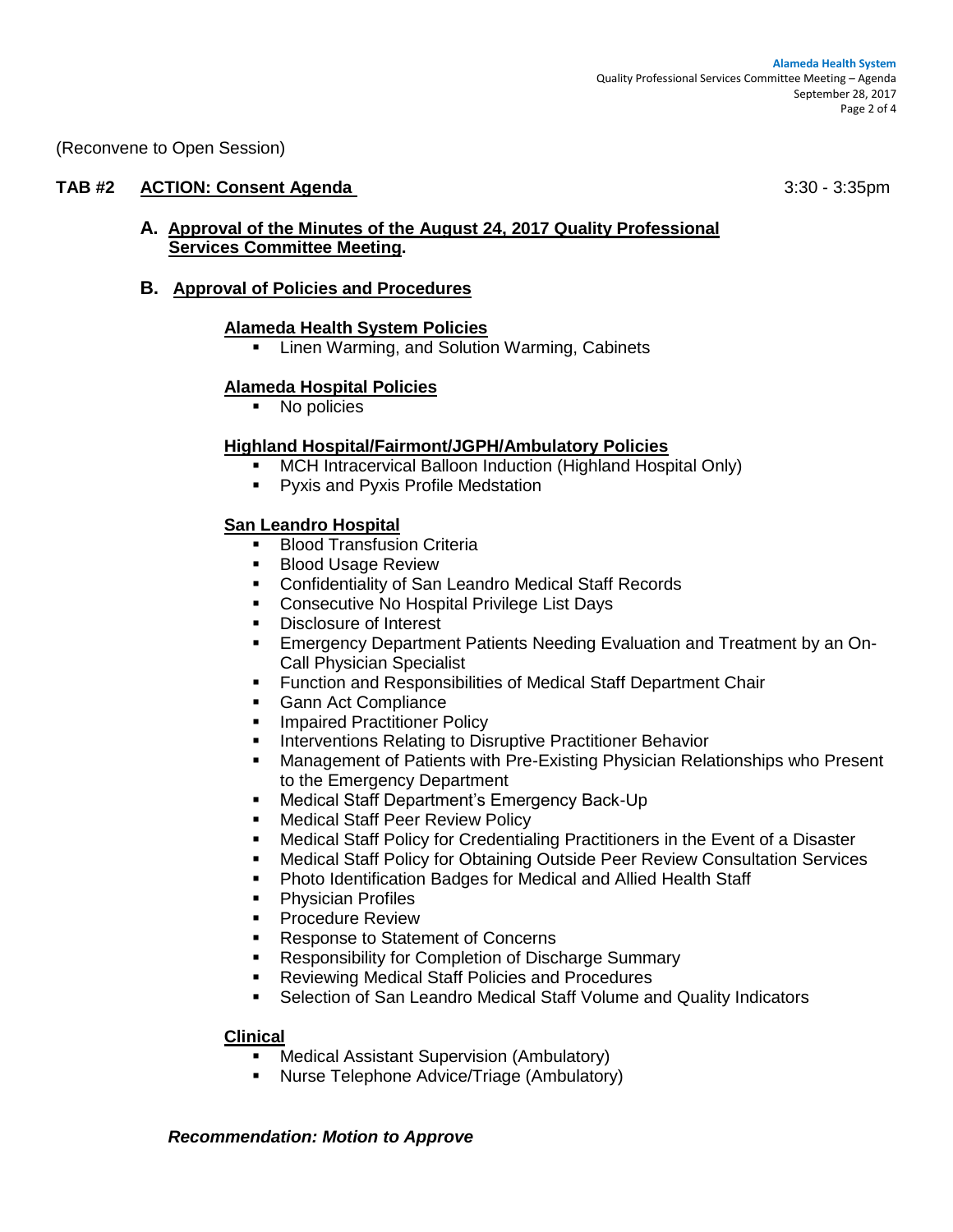| <b>TAB#3</b>  | <b>REPORT/DISCUSSION: Medical Staff Reports</b><br>H. Gene Hern, MD, Chief of Staff, HGH, FMT, JGH Medical Staff<br>Joel Chiu, MD, Chief of Staff, San Leandro Hospital Medical Staff<br>Elpidio Magalong, MD, President, Alameda Hospital Medical Staff                                                  | $3:35 - 4:05$ pm |
|---------------|-----------------------------------------------------------------------------------------------------------------------------------------------------------------------------------------------------------------------------------------------------------------------------------------------------------|------------------|
| TAB#4         | DISCUSSION: Quality/Experience Metrics for FY 2017-2018 Performance (TNM)<br><b>Dashboard</b><br>Ghassan Jamaleddine MD, Chief Medical Officer<br>Kinzi Richholt, Chief Nurse Executive                                                                                                                   | $4:05 - 4:20$ pm |
| <b>TAB #5</b> | <b>REPORT/DISCUSSION: SBU Quality Metric Report</b><br>Post-Acute and Behavioral Health Quality and Safety Metrics<br>Ghassan Jamaleddine MD, Chief Medical Officer<br>Richard Espinoza, Chief Administrative Officer - Post-Acute<br>Dr. Karyn Tribble, Chief Administrative Officer - Behavioral Health | $4:20 - 4:45$ pm |
| <b>TAB#6</b>  | <b>REPORT/DISCUSSION: SBU Risk Management Report</b><br><b>Post-Acute and Behavioral Health</b><br>Adrian Smith, Director, Risk Management                                                                                                                                                                | $4:45 - 4:55$ pm |
| <b>TAB #7</b> | <b>DISCUSSION: Planning Calendar/Issue Tracking</b><br>Barry Zorthian MD, Chair                                                                                                                                                                                                                           | $4:55 - 5:00$ pm |
| <b>TAB #8</b> | <b>REPORT: Legal Counsel's Report on Action Taken in Closed Session</b><br>M. D. Moye, General Counsel                                                                                                                                                                                                    | 5:00pm           |
|               | <b>Public Comment</b>                                                                                                                                                                                                                                                                                     |                  |

**Trustee Remarks**

*END OF CONSENT AGENDA*

# **ADJOURNMENT**